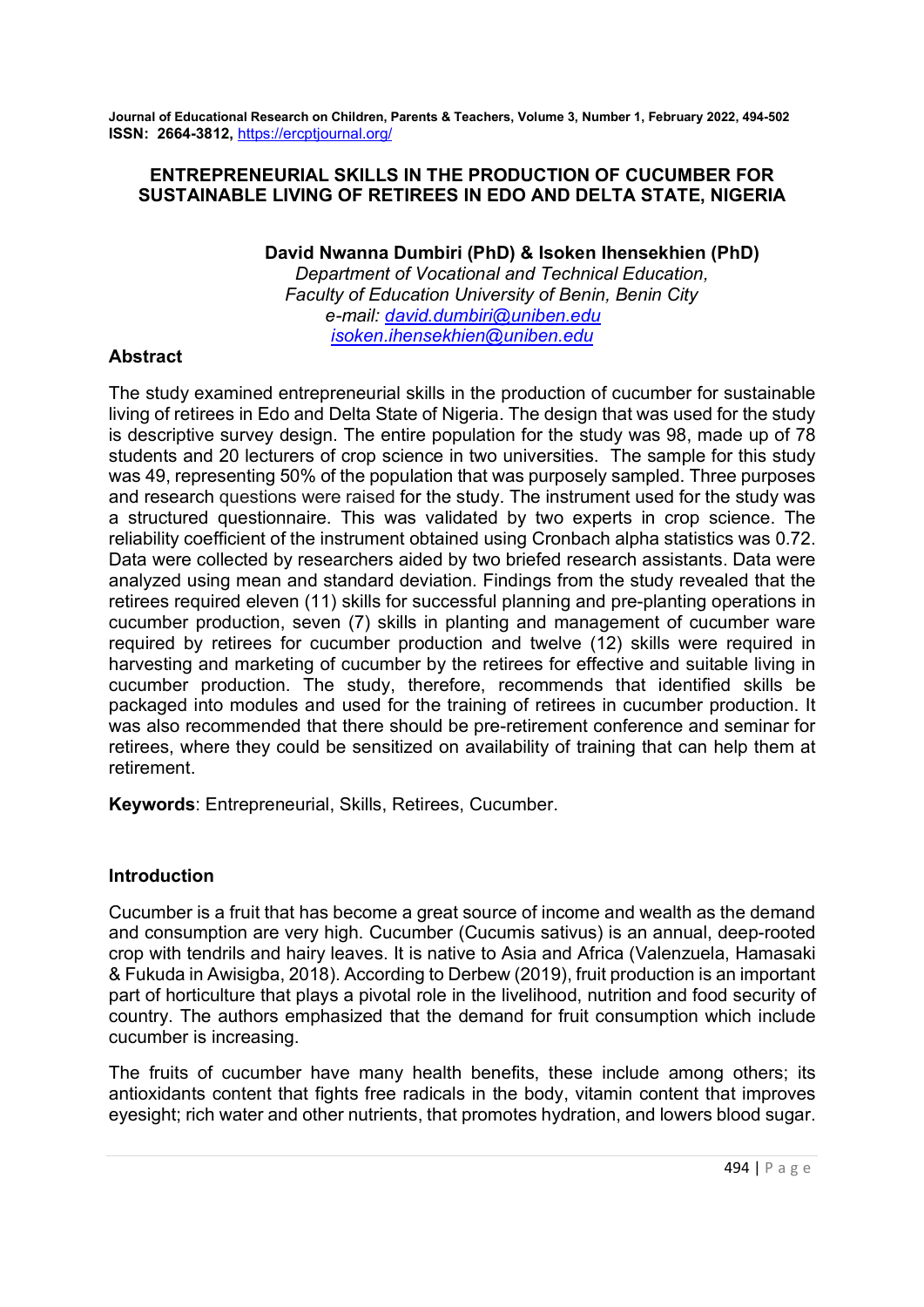Cucumber contains many important vitamins and minerals. Consumption of cucumber aids in weight loss because of its low fat, cholesterol, and calories contents. The fruit should be harvested before it is fully mature as picklings or slicing else they turn yellow and the crop will stop producing and become pithy and soft. The fruit should also be harvested in the morning when they are cool and firm, since they tend to shrivel easily because they contain 96% water (Saraswathy, Preethi, Balasubramanyan, Rerathy & Natarajan, 2015). Cucumber has become very popular and accepted by Nigerians, it can be eaten raw as a fruit, used as salad, in smoothies, used as seasons to spice food, meats and other fruits (Akinbobola & Ihensekhien,2020) The benefits have made cucumber to be a well sort after fruit. Therefore, it becomes imperative that the skills required in the production be harnessed

Skill is defined by Osinem and Nwoji in Dumbiri (2020) as the ability to perform an activity expertly. These authors described skill as a well-established way of doing things. Skill is regarded as the ability to carry out a task that is related to some meaningful exercise (Onoriode, Nathaniel & Amewhule, 2020). Skill can be regarded as the dexterity to carry out an activity meaningfully in order to achieve expected results. The expected result or meaningful exercise here is being entrepreneurial. Entrepreneurial skill according to Adelakun, Igrubia and Anaele (2018) are the skills that can be imparted and the characteristics that can be produced in individuals which can enable them to develop new innovation plan. Weihrich, Cannice and Koontz (2011) opined that an entrepreneur is someone that focuses on something new and creativity, thereby being able to transform a dream to a lucrative venture by working outside the setting of the organization. Entrepreneurial skills are the skills that retirees need to be able to identify opportunities to invest in an environment in other to effectively to set up an enterprise. The economic value of cucumber, nutritional value, acceptability and market value are promissory with great prospect. The production of cucumber is easy. The production period is short within 3 months. These advantages of cucumber have made it veritable venture for farmers.

Retiree according to Amusa and Dumbiri (2010) are persons that have severed from their former work after serving for some time, yet are interested and able to continue his/her beinghood in any worthy occupation with less exertion. The different areas of cucumber enterprise that the retirees need entrepreneurial skill for sustainable living include; planning and pre-planting operation, planting and management operation and harvesting and marketing enterprise. According to UNESCO as cited in Urevbu (2015), sustainability means meeting personal needs without compromising on the aptitude of the upcoming generation to satisfy their needs. Sustainable living therefore, is the aptitude of the retirees to take care their needs without being a burden and stretching the resources and income of the future generations.

It is a known fact that most retirees get weak, become sick and even look wretched as a result of non-payment of their gratuity and pension, shortfall of the usual monthly income due to reduction of income and wages and replacement with pension which most times is meager and just for maintenance. Some retirees die quickly after retirement since they did not prepare for the life after retirement. It becomes very imperative to introduce the retiree into cucumber enterprise that will keep them in working and earning, even better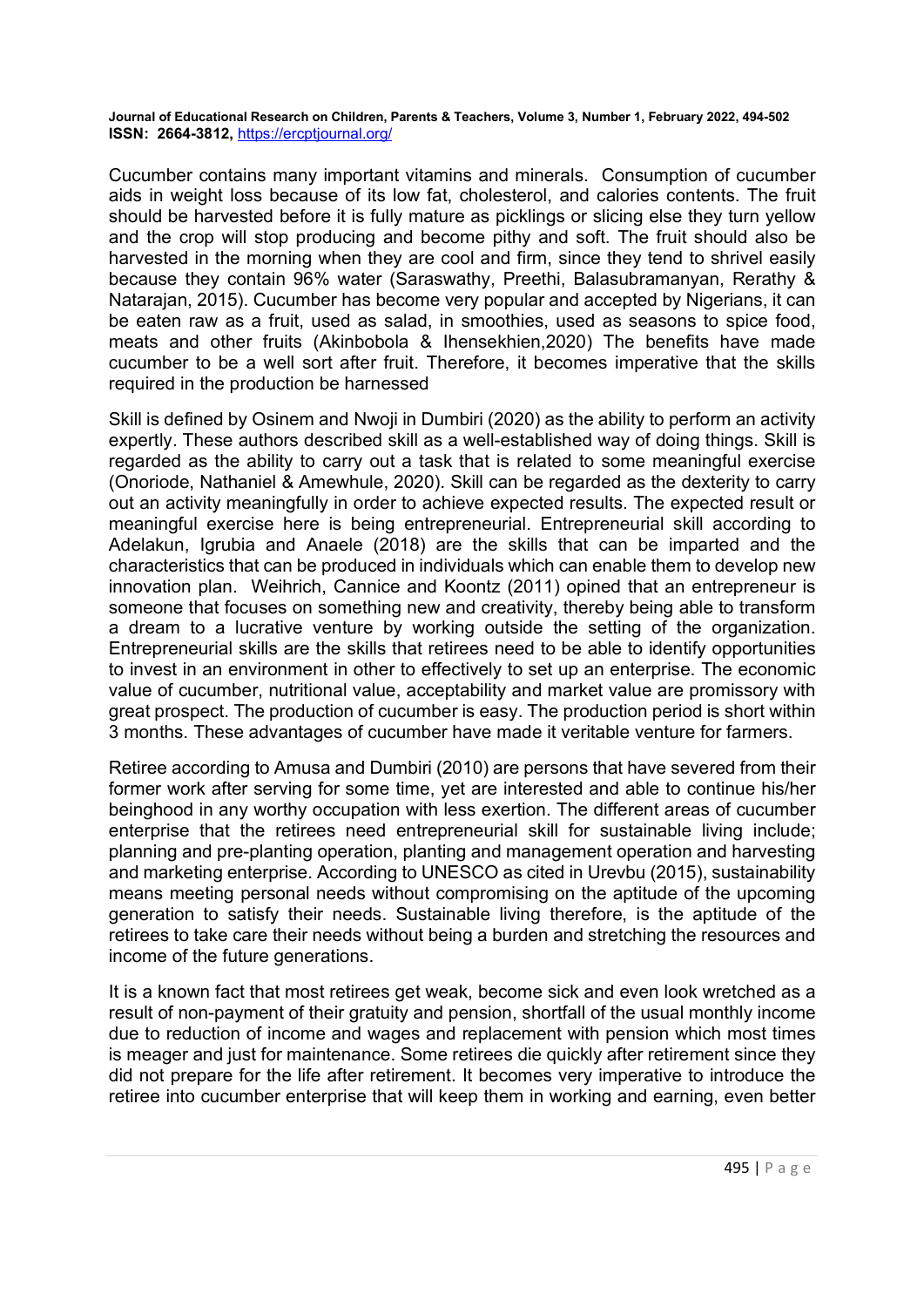than when they were in active service. Hence, the need to develop entrepreneurial skill in the production of cucumber for sustainable living of retirees is crucial

. Specifically, the purpose of this study include to identify;

- 1. planning and pre-planting skills in cucumber production
- 2. planting and management skills in cucumber production
- 3. harvesting and marketing skill for cucumber production

# Research Questions

These research questions were raised for the study:

- 1. What is the planning and pre-planting skills required by retirees in cucumber production?
- 2. What are the planting and management skills required by retirees in cucumber production?
- 3. What are the harvesting and marketing skills retirees required in cucumber production?

# Methodology

The design that was used for this study is descriptive survey. The population for this study was 98 comprising, 78 five hundred level (500L) students of the Department of Crop Science in two universities and 20 lectures in the same Department. The sample for the study was 49, which represented 50 percent of the population, which was purposively sampled.

A well-structured instrument (questionnaire) by the researchers was used in the collection of Data. The instrument was a 4-point rating scale of strongly agreed (SA) 4 point, Agreed (A) 3 points, Disagreed (D) 2 points and strongly disagreed (SD) 1 point. The questionnaire named 'Production Skill Required in the Production of Cucumber (PSRPC)' was dispersed by the researchers with the aid of two Assistants and retrieved at the spot to guarantee an efficient return. The questionnaire was validated by 2 specialists in crop science department. Cronbach alpha statistics was used in calculating the reliability of the instrument and this yielded a reliability coefficient of 0.72.

Data collected for the study were analyzed with descriptive statistics such as frequencies, mean and standard deviation. The decision rule mean was 2.5, this is the average of the four-point rating scale. Any item equal or greater than 2.5 was regarded as agreed, as any item less than 2.5 was judged disagreed.

Research Question 1: What are the skills in planning and pre-planting required by retiree for cucumber production?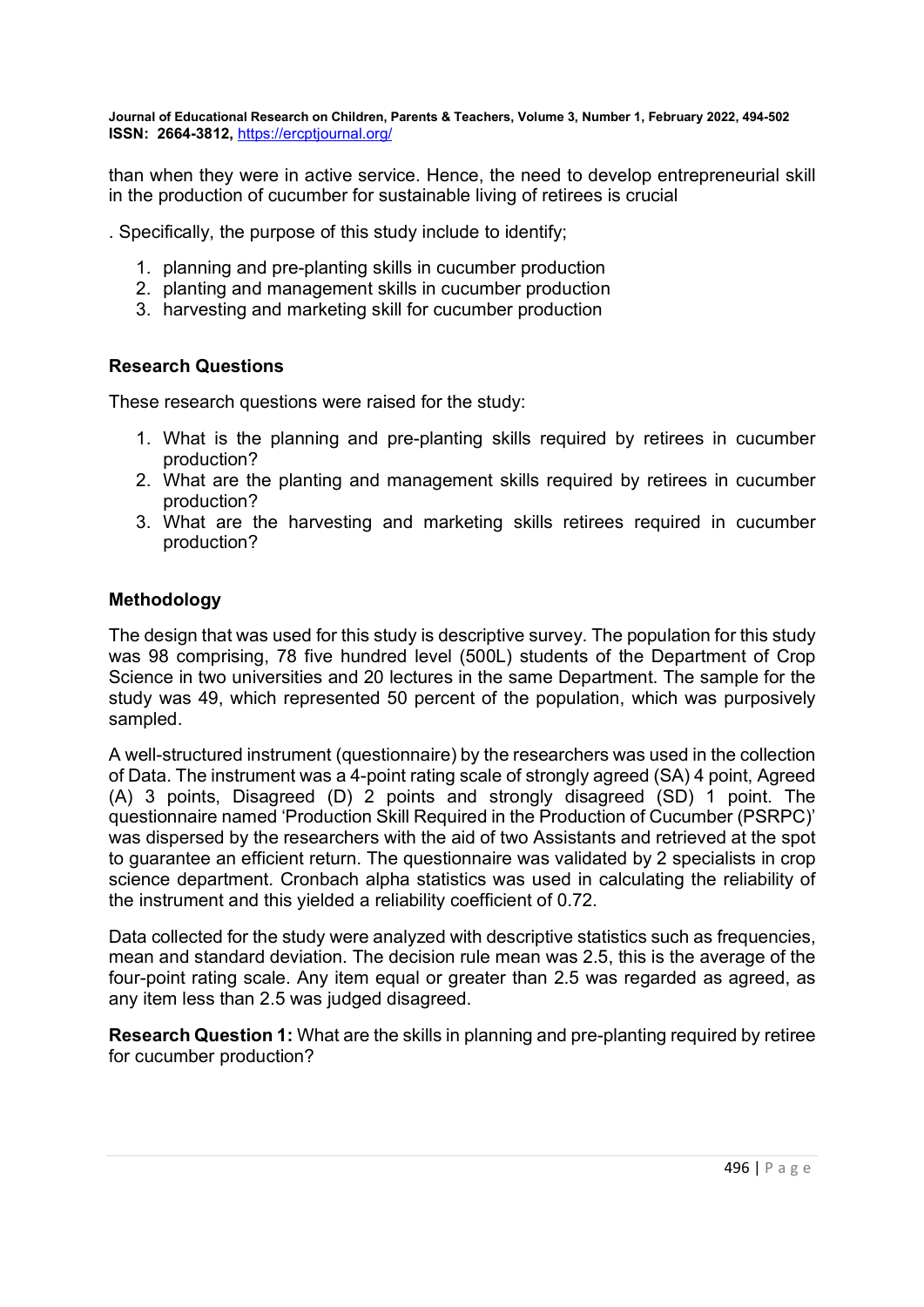## Table: 1

Mean ratings of respondents on the planning and pre-planting skills in cucumber production.

### N=48

| S/N         | <b>ITEM STATEMENT</b>                      | <b>SA</b> | A     | D                        | <b>SD</b>                | $\overline{\mathbf{x}}$ | S.D  | <b>DECISION</b>  |
|-------------|--------------------------------------------|-----------|-------|--------------------------|--------------------------|-------------------------|------|------------------|
|             |                                            |           |       |                          |                          |                         |      |                  |
| $\mathbf 1$ | for $8$<br>study<br>feasibility<br>Conduct |           | 23 11 |                          | $\overline{7}$           |                         |      | 2.65 0.92 Agreed |
|             | cucumber farming                           |           |       |                          |                          |                         |      |                  |
| 2           | farm 14 22 8<br>for<br>cucumber<br>Budget  |           |       |                          | 5 <sub>5</sub>           |                         |      | 2.92 0.92 Agreed |
|             | production                                 |           |       |                          |                          |                         |      |                  |
| 3           | Draw a business plan<br>$\sim$ 10          |           | 21    | 10                       | 8                        | 2.67 0.98               |      | Agreed           |
| 4           | Test for suitable soil between PH of 18    |           | 20    | 6                        | 5                        |                         |      | 3.04 0.94 Agreed |
|             | $5.5 - 7.0$                                |           |       |                          |                          |                         |      |                  |
| 5           | Clear all weeds in the land                | 26        | 23    | $\overline{\phantom{a}}$ | $\overline{\phantom{0}}$ | 3.53 0.49               |      | Agreed           |
| 6           | Plough the land                            | 17        |       | 25 4 3                   |                          | 3.14 0.81               |      | Agreed           |
| 7           | Make ridge of about 1.5 meters             | 20        | 23    | $\overline{4}$           | $2^{\circ}$              | 3.24 0.77               |      | Agreed           |
|             | apart                                      |           |       |                          |                          |                         |      |                  |
| 8           | Apply compost or inorganic manure 16       |           | 14 11 |                          | 8                        | 2.78                    | 1.08 | Agreed           |
| 9           | Fumigate the land                          | 17        | 14    | 10 <sub>8</sub>          |                          | 2.82                    | 1.08 | Agreed           |
| 10          | Select viable variety of cucumber 28       |           | 21    | $\Box$                   | $\overline{a}$           | 3.57                    | 0.49 | Agreed           |
|             | seeds                                      |           |       |                          |                          |                         |      |                  |
| 11          | Treat the seeds with fungicides            | 21        | 23    | 5                        | $\blacksquare$           | 3.33                    | 0.65 | Agreed           |

Data on Table 1 reveals that all the eleven (11) skills on planning and pre-planting operation has their mean between 2.65 and 3.57, which are greater than cutoff value of 2.50, indicating that the 11 skills are required by retirees for planning and pre-planting enterprise in cucumber production. The standard deviation is between 0.49 and 1.08, indicating that respondents are not too far from the mean and each other in their responses.

Research Question 2: What are the planting and management skill required by retirees in cucumber production?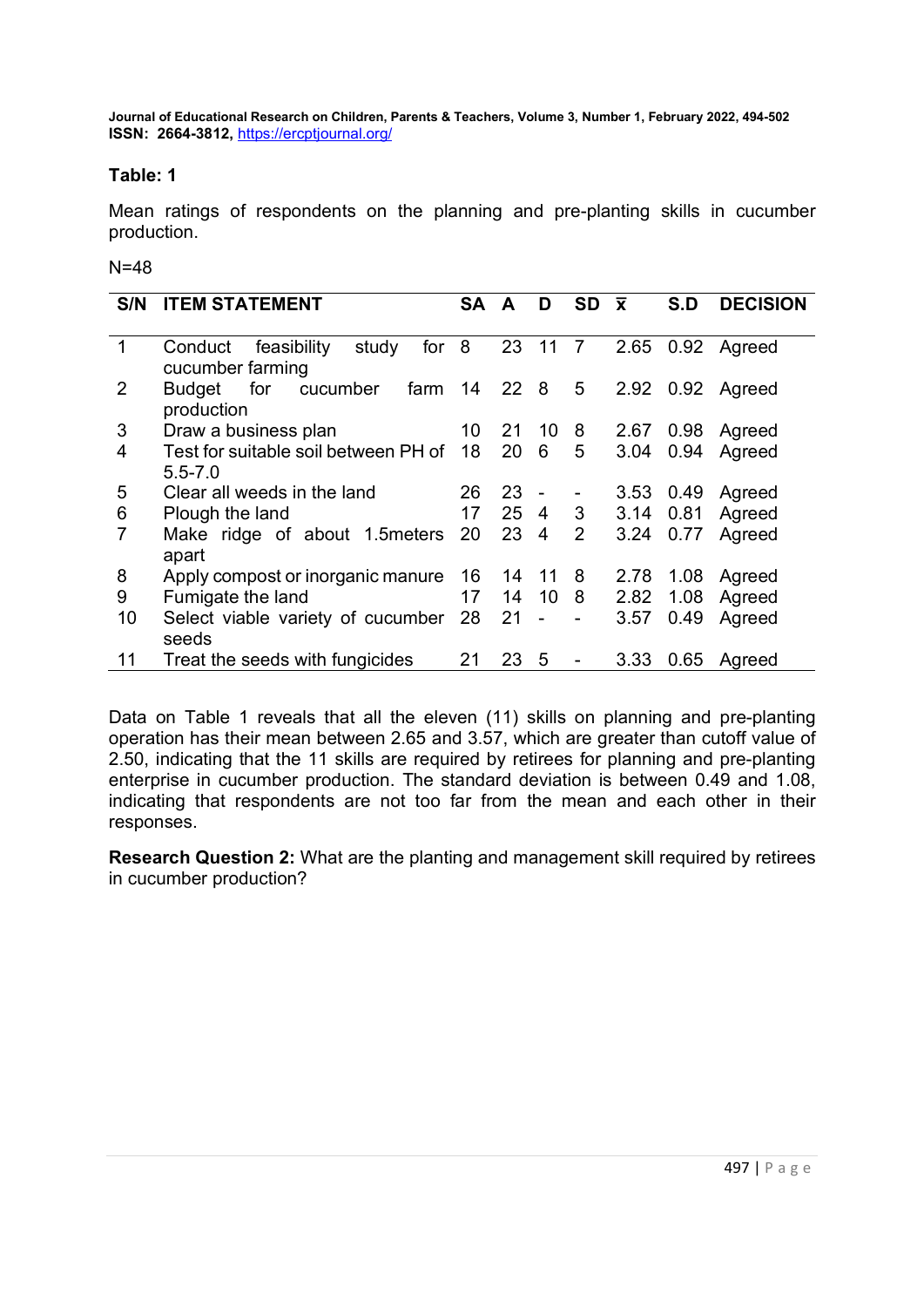# Table 2

Mean rating of respondents on the planting and management skill required by retirees in cucumber production.

### N=48

| S/N | <b>ITEM STATEMENT</b>                                                      | <b>SA</b> | A               |                | $D$ SD $\bar{x}$         |           | S.D       | <b>DECISION</b> |
|-----|----------------------------------------------------------------------------|-----------|-----------------|----------------|--------------------------|-----------|-----------|-----------------|
|     | Open the soil with cutlass at 2-4cm 20 27 2<br>depth                       |           |                 |                | $\overline{\phantom{a}}$ | 3.37      | 0.56      | Agreed          |
| 2   | Sow 2-3 seeds 90cm apart                                                   |           | $22 \t27 -$     |                |                          | 3.45 0.50 |           | Agreed          |
| 3   | Replace ungerminated seeds after a 15 23 9 2 3.04 0.81<br>week of planting |           |                 |                |                          |           |           | Agreed          |
| 4   | Weed twice in the first 6-8 weeks                                          | 21        | 28              | $\blacksquare$ | $\sim$                   |           | 3.43 0.49 | Agreed          |
| 5   | Apply manure again after 30 days                                           | 23        | 27 7 2          |                |                          | 3.24 0.84 |           | Agreed          |
| 6   | Stake the cucumber plant                                                   |           | 32 <sup>2</sup> | $\sim$         | $\blacksquare$           | 3.35 0.48 |           | Agreed          |
|     | Irrigate the crops regularly                                               | 10        | 28              | 9              | 2                        | 2.94      | 0.74      | Agreed          |

Data from Table 2 indicates that the seven (7) items on planting and management skills in cucumber production required by retirees have mean ratings range of 2.94 and 3.45, which are above the cut off mean of 2.50. This therefore indicates that all the skills items are required for production of cucumber by retirees, the items have standard deviation range between 0.48 and 0.84, thus indicating that the respondents are not far from the mean and each other in their responses.

Research Question 3: What are the harvesting and marketing skills required by retirees in cucumber production?

#### Table: 3

Mean and standard deviation of respondents on the harvesting and marketing skills required by retirees in cucumber production.

|   | S/N ITEM STATEMENT                                                                  | SA A |  | $D$ SD $\bar{x}$    | S.D  | <b>DECISION</b> |
|---|-------------------------------------------------------------------------------------|------|--|---------------------|------|-----------------|
| 1 | Make first harvest 40-60 days after 14 26 6 3<br>planting                           |      |  | 3.04 0.81           |      | Agreed          |
| 2 | Harvest fruits of uniform length, 13 32 4 - 3.18 0.56 Agreed<br>shape, and diameter |      |  |                     |      |                 |
| 3 | Harvest fruits in the morning                                                       |      |  | 20 21 6 2 3.20 0.81 |      | Agreed          |
| 4 | Harvest fruit before yellowing at 24 16 7 2 3.27 0.87<br>blossom end                |      |  |                     |      | Agreed          |
| 5 | Harvest three times a week                                                          |      |  | 16 27 5 1 3.18 0.69 |      | Agreed          |
| 6 | Check cucumber fruits against any 14<br>mechanized injury during harvesting         |      |  | $35 - - 3.29$       | 0.49 | Agreed          |
|   |                                                                                     |      |  |                     |      |                 |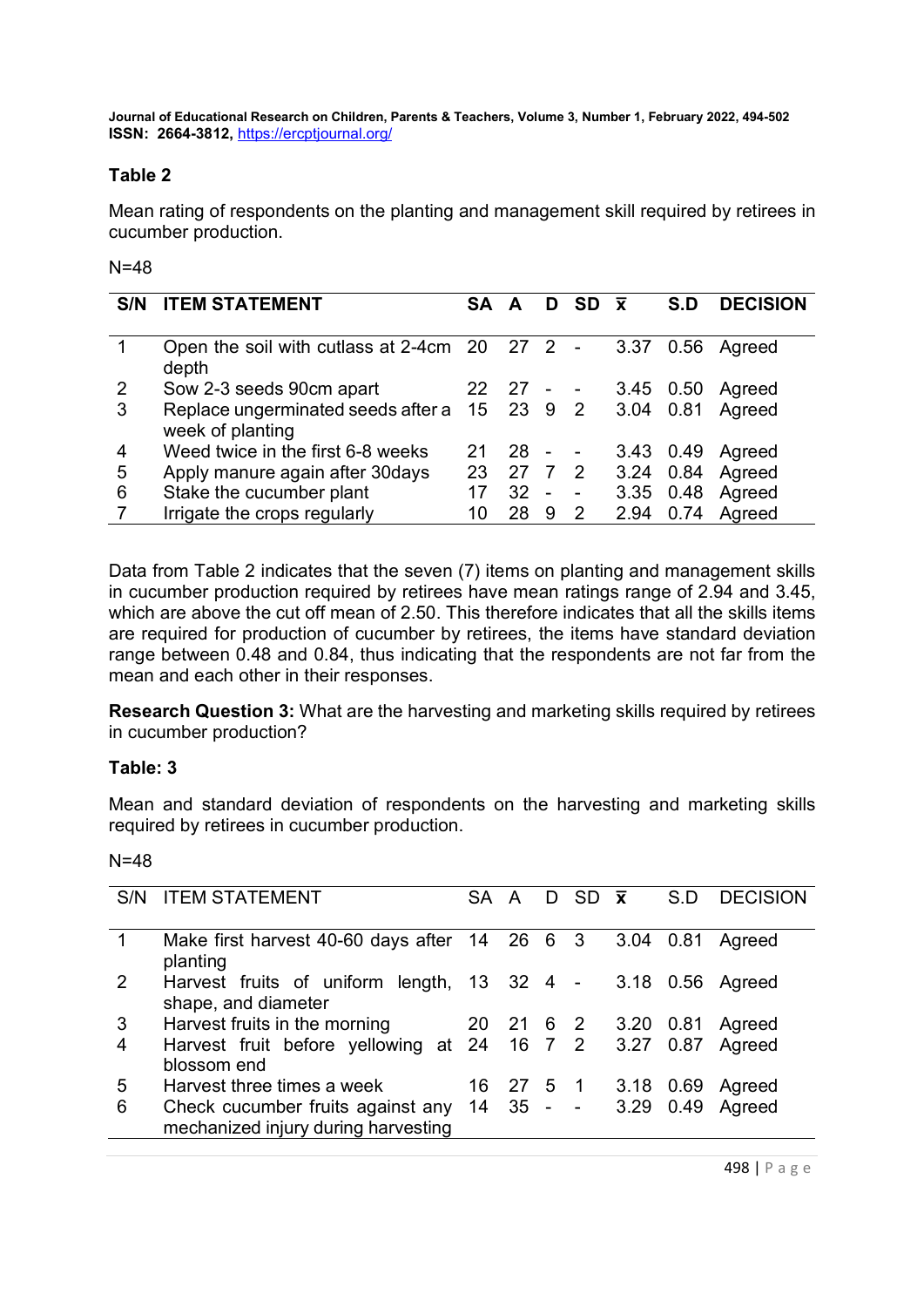|    | Wash cucumber in chlorinated water 15 21 8 5                     |    |      |        |            |      |      | 2.94 0.93 Agreed           |
|----|------------------------------------------------------------------|----|------|--------|------------|------|------|----------------------------|
|    | for few minutes                                                  |    |      |        |            |      |      |                            |
| 8  | Sort the fruits according to size and 20 29 - - 3.41 0.49 Agreed |    |      |        |            |      |      |                            |
|    | quality                                                          |    |      |        |            |      |      |                            |
| 9  | Advertise your cucumber for sale                                 |    |      |        |            |      |      | 13 36 - - 3.27 0.44 Agreed |
| 10 | Pack marketable cucumber fruits in 11 35 3 - 3.16 0.51 Agreed    |    |      |        |            |      |      |                            |
|    | fiber board or carton                                            |    |      |        |            |      |      |                            |
| 11 | Sell fruits at farm gate to buyer                                | 8  |      |        | $41 - -$   |      |      | 3.16 0.37 Agreed           |
| 12 | Sell to distributors and retailers                               | 12 | - 37 | $\sim$ | $\sim$ $-$ | 3.24 | 0.43 | Agreed                     |

Data in Table 3, indicates that the 12 items have mean value range of 2.94 to 3.41, which is greater than cut off mean of 2.50, indicating that all the skill items are required by retirees in harvesting and marketing enterprise in cucumber production. The standard deviation also is between 0.37 and 0.93 evidence that respondents are not distant from each other and the mean in their responses.

### Discussion of findings

The finding of the study in Table1 reveals the skills in planning and pre-planting in cucumber production. These skills include: conduct feasibility study, budget for cucumber farm, draw business plan, clear all weed, treat for PH, plough the land, make ridge, apply compost or inorganic fertilizer, fumigate the land, select viable seed and treat seeds with fungicide. These findings are in consonant with the report by Uzoamaka (2011) in planning for snail production in entrepreneurial skills that is required by secondary school graduate to include; decision on the location for snail production, identify input required for the business and budget for the business. This is in alignment with the study by Asogwa, Dumbiri and Omeji (2010) in a study on the planning and pre-planting competency of Okra framers for commercial production to increase income to include; choose the location of the Okra farm, identify source of fund for the production, make budget for the production, acquire land that is well drained and having fertile soil, clear the land of existing vegetation, spread manure on the area of land, till the ground to specification. The findings in Table 2 on planting and management skills required by retirees in cucumber production, reveal that the 7 skills were required which include: Replace un-germinated seeds after a week, open the soil with cutlass 2-4cm depth, sow 2-3 seeds 90cm apart, weed twice in the first 6-8 weeks, apply manure after 30days, stake the cucumber and irrigate the crops regularly, this is in accord with the opinion of Igbinosun (2014) on the out grower rubber plantation establishment and exploitation, where skill in planting operations are enumerated as; holing, supply planting, row weeding among others. The study is equally in concord with Ukonze (2010) on vegetable production skill needs of instructor in universities for effectiveness in teaching of vegetable crops in Enugu State. The study listed management skill to include; mark out tilled land for beds and sow, fumigate with fumigants, manure the soil, water thoroughly after transplant, weed at interval among others.

The findings in Table 3 on harvesting and marketing skills required by retirees in cucumber production revealed that the 12 skills are required and these include: make first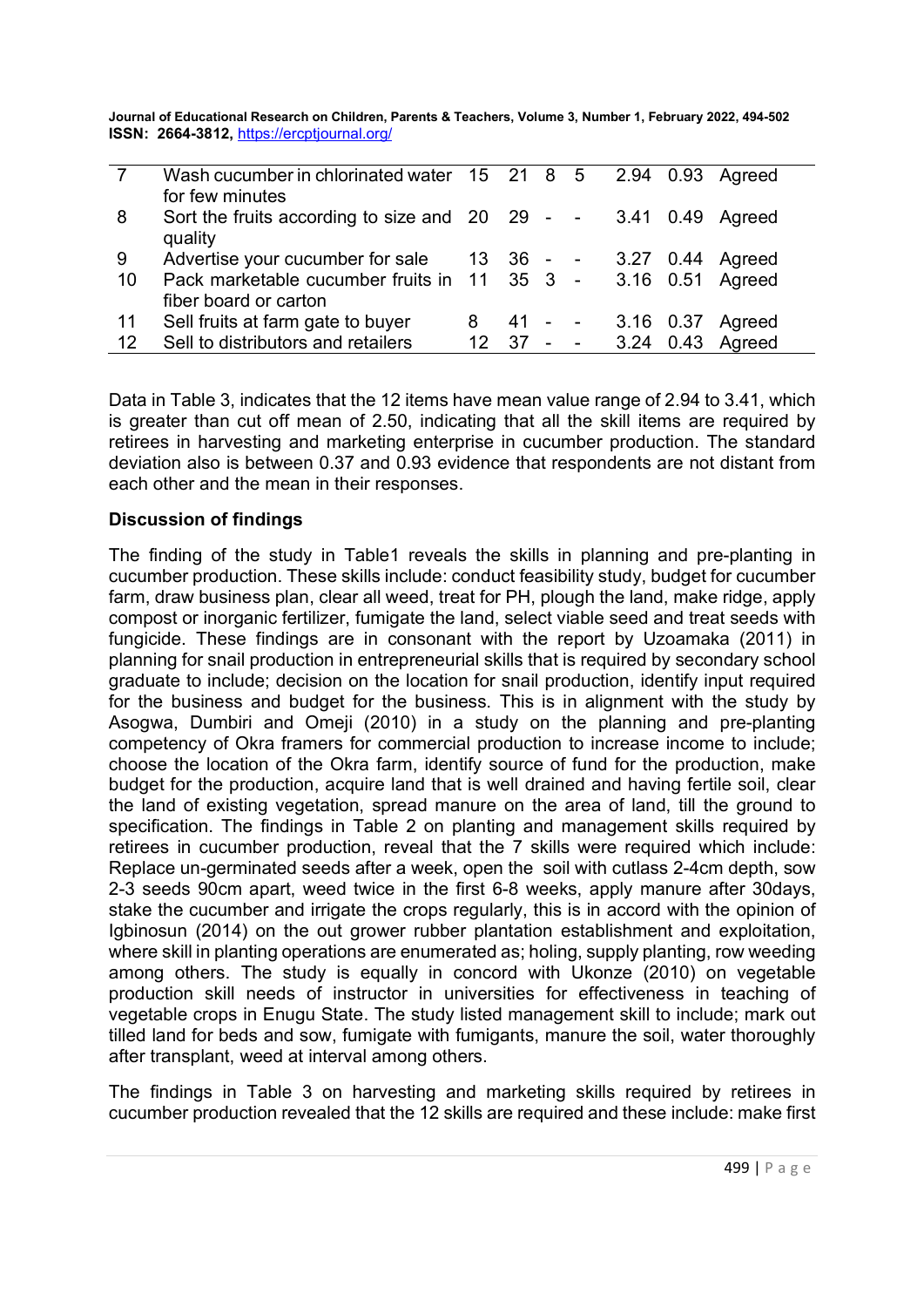harvest 30-60days after planting, harvest fruit before yellowing, harvest fruit of uniform size, harvest 3 times in a week, check fruit against any mechanical injury, wash fruit in chlorinated water for few minutes, sort fruits according to size and quality, advertise cucumber for sale, pack marketable fruits in fibre board, sale fruit at farm gates to buyer, sell to distributors and retailers etc., these findings aligmed with Ogungbade, Alkali and Ibekwe (2010) in a study on work skills required by secondary school graduates for groundnut production enterprise in Kaduna State, where they revealed skills in post planting of groundnut to include; identify mature groundnut with yellowing leaves or wilting leaves, harvest mature groundnut, sort out the seeds to different sizes, bag and store dried seeds, advertise the seeds for sale, transport the seeds to market place, sell out groundnut to buyers among others. The findings were also in concord with Asogwa, Dumbiri and Omeje (2010) on competency-capacity building needs of Okra farmers for commercial production to enhance income in Enugu State. They listed the post planting and post harvesting operation as: Harvest when mature, store harvested fruits in a cool place, advertise the fruit immediately for sale, sell fruits at farm site or in the market.

### Conclusion and Recommendation

Findings of the study revealed that respondents agreed that the retirees required the following planning and pre-planting skills in order to be able to practice cucumber farming for sustainable living. These skills include among others; conduct feasibility study, budget for cucumber farm production, clear and plough land, apply manure, fumigate the farm and select viable seeds. It was also concluded that retirees need entrepreneurship skill in planting and management of cucumber. These skills include sowing 2-3 seeds at required depth, replace un-germinated seeds after a week, weed the farm twice in the first 6-8 weeks, apply manure or fertilizer, stake and irrigate the crops regularly.

Based on the findings from the responses of the respondents too, it was concluded that the skills in harvesting and marketing are required by the retirees in order to practice cucumber farming for sustainable living. These skills include ability to harvest uniform fruits as from 40 days of planting, harvesting fruits 3 times in a week, before it becomes yellowish, sorting cucumber fruits by size and quality, advertise the fruits, pack in fibre board or carton and sell to buyers.

Based on the findings from study, it was recommended that:

- 1. The identified skills required for cucumber production should be packed into modules that will be used in training retirees on entrepreneurial skills for cucumber production.
- 2. There should be a pre-retirement conference to sensitize retirees on the availability of entrepreneurial skill in cucumber that will help them in sustainable living after retirement.
- 3. Farmers on cucumber should sensitize the public, especially middle aged workers on the values, prospect and reward in cucumber and cucumber farming.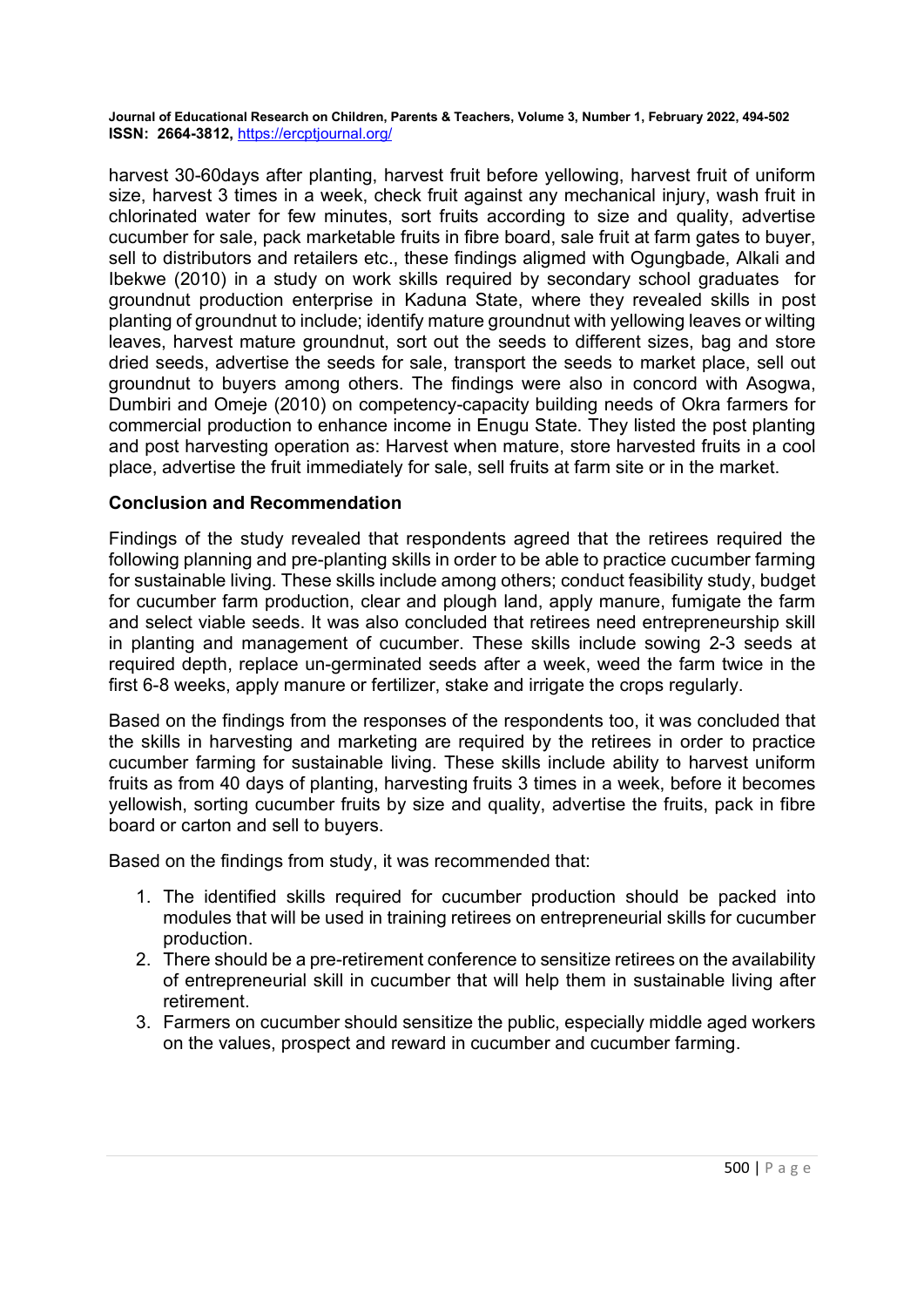#### **References**

- Adeleku, A.O., Igrubia, V., & Anaele, E.O. (2018). Improving the quality of trade/entrepreneurial subjects in secondary schools: A Panacea for Pervasive Mediocrity and unemployment among Nigerian Youths. Journal of Centre for Technical Vocational Education, Training and Research. 200-209.
- Amusa, T.A., & Dumbiri, D.N. (2010). Entrepreneurial skills required by retirees for Tree Crop Seedling Production in Ekiti State, Nigeria. Nigerian Vocational Association Journal, 15(1), 368-378
- Akinbobola, O.A., & Ihensekhien,I. (2020). Assessment of the health benefits of the blends Breadfruits, Cucumber and Soursop. Technical and Vocational Education Journal (TAVEJ). 6(1),68-81
- Asogwa, V. C., Dumbiri, D. N. & Omeje, M. N. (2010) Competency-capacity building needs of okra farmers for commercial production to enhance income Enugu State. Ebonyi Technology and Vocational Education Journal 1(1),98-100
- Awisigba, D. (2018) skills required, by Vocational Education Graduates in the production of cucumber. An unpublished B.Sc. project, Department of Vocational and Technical Education, University of Benin. Benin City.
- Derbew, B. (2019) Fruit Crops Production and Management (Module 12) Student's Practical Guidebook First Education. SNV Netherlands Development Organization. Addis Ababa
- Dumbiri, D.N. (2020) Entrepreneurship Skills required by Niger Delta Youths for success in fish preservation and marketing enterprise: Global Journal of fisheries science 2(1),2
- Igbinosu, I. P. (2014) Outgrower rubber plantation establishment and exploitation: El-Jean Integrated Ventures Limited, Lagos. 7-16
- Ogungbade, F. A., Alkali, M. & Ibekwe, N. F. M. (2010) Work skills required by secondary school graduates for entry into groundnut production enterprise in Kaduna State: Nigerian Vocational Association Journal. 15(1)
- Onoriode, S.O., Nathaniel, M. & Amewhule, O.Q.E. (2020) Homemaking skills and family relationship: A Pre-requisite for national stability in Orashi region, Rivers State Nigeria Journal of Home Economics 8(3),201
- Saraswathy, S., Preethi, T.L., Balasubramanyan, S., Revathy, N. & Nataragan, S.(2015) Post- Harvest Management of horticultural crops. Pub-AGROBIOS India, Pg43
- Ukonze, J. A. (2010) Vegetable production skills needed by instructors in universities for effective teaching of vegetable crops in Enugu State: Nigerian Vocational Association Journal, 15(1),65-67